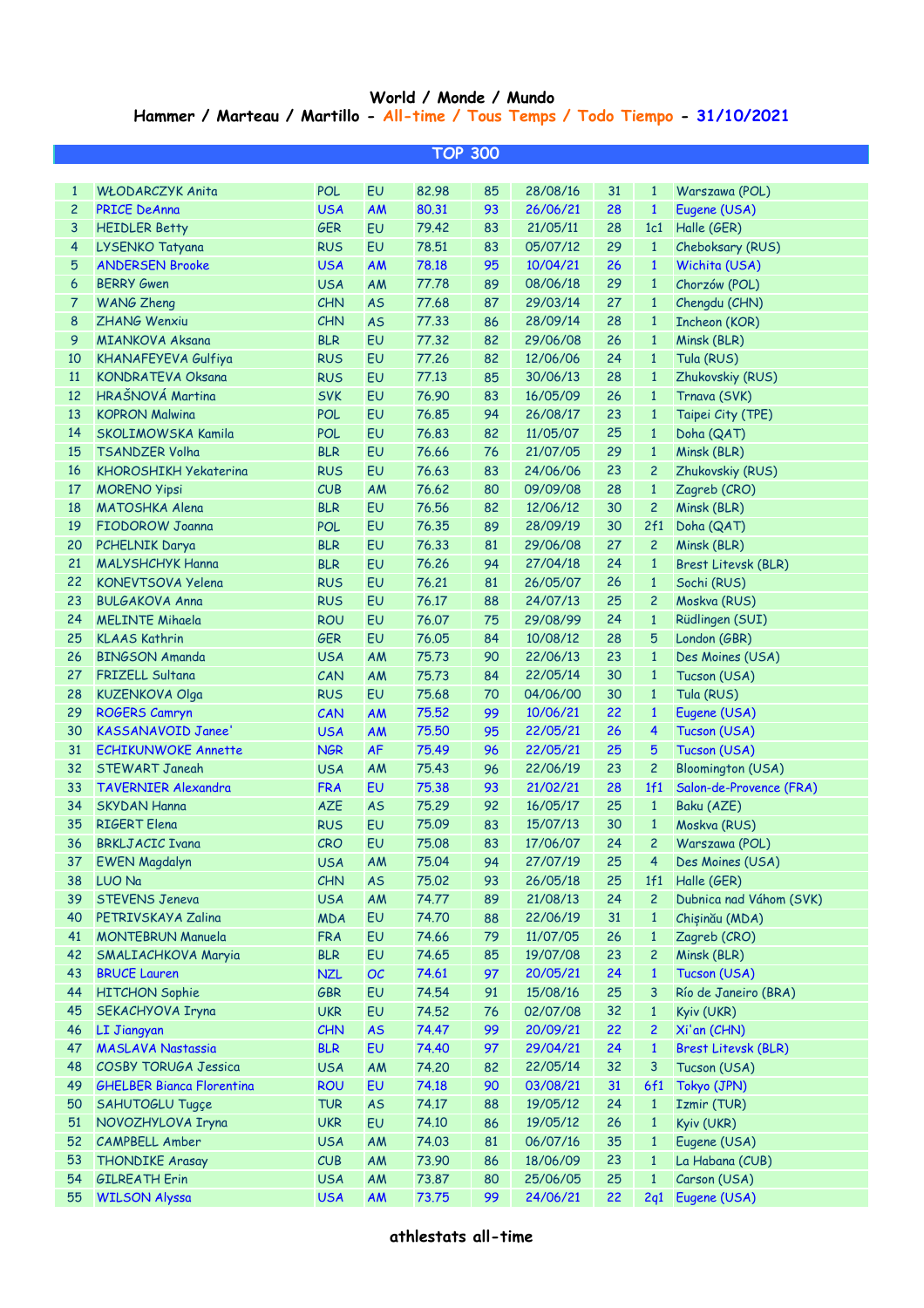| <b>DAHLGREN Jennifer</b>       | <b>ARG</b>                                                                                                                                                                                                                                                                                                                                                                                                                                                                                                                                                                                                                                                                                                                                                                                                                                                                                                                                                                   | AM                                                                                                                                                                                                                                                                                                                                                                                                                                                                                                                                 | 73.74                                                                                                                                                                                                                                                                                                                                                                                                    | 84                                                                                                                                                                                                                                                                                                                                                                            | 10/04/10                                                                                                                                                                                                                         | 26                                                                                                                                                                                                                                                                                                                                                                                                                                           | $\mathbf{1}$                                                                                                                                                                                                                     | <b>Buenos Aires (ARG)</b>                                                                                                                                                                                                                                                                                                                                                                                                                                      |
|--------------------------------|------------------------------------------------------------------------------------------------------------------------------------------------------------------------------------------------------------------------------------------------------------------------------------------------------------------------------------------------------------------------------------------------------------------------------------------------------------------------------------------------------------------------------------------------------------------------------------------------------------------------------------------------------------------------------------------------------------------------------------------------------------------------------------------------------------------------------------------------------------------------------------------------------------------------------------------------------------------------------|------------------------------------------------------------------------------------------------------------------------------------------------------------------------------------------------------------------------------------------------------------------------------------------------------------------------------------------------------------------------------------------------------------------------------------------------------------------------------------------------------------------------------------|----------------------------------------------------------------------------------------------------------------------------------------------------------------------------------------------------------------------------------------------------------------------------------------------------------------------------------------------------------------------------------------------------------|-------------------------------------------------------------------------------------------------------------------------------------------------------------------------------------------------------------------------------------------------------------------------------------------------------------------------------------------------------------------------------|----------------------------------------------------------------------------------------------------------------------------------------------------------------------------------------------------------------------------------|----------------------------------------------------------------------------------------------------------------------------------------------------------------------------------------------------------------------------------------------------------------------------------------------------------------------------------------------------------------------------------------------------------------------------------------------|----------------------------------------------------------------------------------------------------------------------------------------------------------------------------------------------------------------------------------|----------------------------------------------------------------------------------------------------------------------------------------------------------------------------------------------------------------------------------------------------------------------------------------------------------------------------------------------------------------------------------------------------------------------------------------------------------------|
| BESPALOVA Mariya **            | <b>RUS</b>                                                                                                                                                                                                                                                                                                                                                                                                                                                                                                                                                                                                                                                                                                                                                                                                                                                                                                                                                                   | <b>EU</b>                                                                                                                                                                                                                                                                                                                                                                                                                                                                                                                          | 73.74                                                                                                                                                                                                                                                                                                                                                                                                    | 86                                                                                                                                                                                                                                                                                                                                                                            | 24/07/15                                                                                                                                                                                                                         | 29                                                                                                                                                                                                                                                                                                                                                                                                                                           | $\mathbf{1}$                                                                                                                                                                                                                     | Zhukovskiy (RUS)                                                                                                                                                                                                                                                                                                                                                                                                                                               |
| PALKINA Sofiya                 | <b>RUS</b>                                                                                                                                                                                                                                                                                                                                                                                                                                                                                                                                                                                                                                                                                                                                                                                                                                                                                                                                                                   | <b>EU</b>                                                                                                                                                                                                                                                                                                                                                                                                                                                                                                                          | 73.74                                                                                                                                                                                                                                                                                                                                                                                                    | 98                                                                                                                                                                                                                                                                                                                                                                            | 29/05/21                                                                                                                                                                                                                         | 23                                                                                                                                                                                                                                                                                                                                                                                                                                           | $\mathbf{1}$                                                                                                                                                                                                                     | Sochi (RUS)                                                                                                                                                                                                                                                                                                                                                                                                                                                    |
| RODRÍGUEZ Rosa                 | <b>VEN</b>                                                                                                                                                                                                                                                                                                                                                                                                                                                                                                                                                                                                                                                                                                                                                                                                                                                                                                                                                                   | AM                                                                                                                                                                                                                                                                                                                                                                                                                                                                                                                                 | 73.64                                                                                                                                                                                                                                                                                                                                                                                                    | 86                                                                                                                                                                                                                                                                                                                                                                            | 16/05/13                                                                                                                                                                                                                         | 27                                                                                                                                                                                                                                                                                                                                                                                                                                           | $\mathbf{1}$                                                                                                                                                                                                                     | Barquisimeto (VEN)                                                                                                                                                                                                                                                                                                                                                                                                                                             |
| <b>FURMANEK Katarzyna</b>      | <b>POL</b>                                                                                                                                                                                                                                                                                                                                                                                                                                                                                                                                                                                                                                                                                                                                                                                                                                                                                                                                                                   | EU                                                                                                                                                                                                                                                                                                                                                                                                                                                                                                                                 | 73.61                                                                                                                                                                                                                                                                                                                                                                                                    | 96                                                                                                                                                                                                                                                                                                                                                                            | 16/08/20                                                                                                                                                                                                                         | 24                                                                                                                                                                                                                                                                                                                                                                                                                                           | $\mathbf{1}$                                                                                                                                                                                                                     | Kielce (POL)                                                                                                                                                                                                                                                                                                                                                                                                                                                   |
| <b>BALASSINI Ester</b>         | <b>ITA</b>                                                                                                                                                                                                                                                                                                                                                                                                                                                                                                                                                                                                                                                                                                                                                                                                                                                                                                                                                                   | <b>EU</b>                                                                                                                                                                                                                                                                                                                                                                                                                                                                                                                          | 73.59                                                                                                                                                                                                                                                                                                                                                                                                    | 77                                                                                                                                                                                                                                                                                                                                                                            | 25/06/05                                                                                                                                                                                                                         | 28                                                                                                                                                                                                                                                                                                                                                                                                                                           | $\mathbf{1}$                                                                                                                                                                                                                     | Bressanone (ITA)                                                                                                                                                                                                                                                                                                                                                                                                                                               |
| <b>IGAUNE Laura</b>            |                                                                                                                                                                                                                                                                                                                                                                                                                                                                                                                                                                                                                                                                                                                                                                                                                                                                                                                                                                              | <b>EU</b>                                                                                                                                                                                                                                                                                                                                                                                                                                                                                                                          |                                                                                                                                                                                                                                                                                                                                                                                                          |                                                                                                                                                                                                                                                                                                                                                                               | 11/05/19                                                                                                                                                                                                                         | 31                                                                                                                                                                                                                                                                                                                                                                                                                                           | $\mathbf{1}$                                                                                                                                                                                                                     | Mount Olive (USA)                                                                                                                                                                                                                                                                                                                                                                                                                                              |
|                                |                                                                                                                                                                                                                                                                                                                                                                                                                                                                                                                                                                                                                                                                                                                                                                                                                                                                                                                                                                              |                                                                                                                                                                                                                                                                                                                                                                                                                                                                                                                                    |                                                                                                                                                                                                                                                                                                                                                                                                          | 94                                                                                                                                                                                                                                                                                                                                                                            | 28/09/19                                                                                                                                                                                                                         |                                                                                                                                                                                                                                                                                                                                                                                                                                              |                                                                                                                                                                                                                                  | Doha (QAT)                                                                                                                                                                                                                                                                                                                                                                                                                                                     |
|                                |                                                                                                                                                                                                                                                                                                                                                                                                                                                                                                                                                                                                                                                                                                                                                                                                                                                                                                                                                                              |                                                                                                                                                                                                                                                                                                                                                                                                                                                                                                                                    |                                                                                                                                                                                                                                                                                                                                                                                                          |                                                                                                                                                                                                                                                                                                                                                                               |                                                                                                                                                                                                                                  |                                                                                                                                                                                                                                                                                                                                                                                                                                              |                                                                                                                                                                                                                                  | Hastings (NZL)                                                                                                                                                                                                                                                                                                                                                                                                                                                 |
|                                |                                                                                                                                                                                                                                                                                                                                                                                                                                                                                                                                                                                                                                                                                                                                                                                                                                                                                                                                                                              |                                                                                                                                                                                                                                                                                                                                                                                                                                                                                                                                    |                                                                                                                                                                                                                                                                                                                                                                                                          |                                                                                                                                                                                                                                                                                                                                                                               |                                                                                                                                                                                                                                  |                                                                                                                                                                                                                                                                                                                                                                                                                                              |                                                                                                                                                                                                                                  | Halle (GER)                                                                                                                                                                                                                                                                                                                                                                                                                                                    |
|                                |                                                                                                                                                                                                                                                                                                                                                                                                                                                                                                                                                                                                                                                                                                                                                                                                                                                                                                                                                                              |                                                                                                                                                                                                                                                                                                                                                                                                                                                                                                                                    |                                                                                                                                                                                                                                                                                                                                                                                                          |                                                                                                                                                                                                                                                                                                                                                                               |                                                                                                                                                                                                                                  |                                                                                                                                                                                                                                                                                                                                                                                                                                              |                                                                                                                                                                                                                                  | Vaasa (FIN)                                                                                                                                                                                                                                                                                                                                                                                                                                                    |
|                                |                                                                                                                                                                                                                                                                                                                                                                                                                                                                                                                                                                                                                                                                                                                                                                                                                                                                                                                                                                              |                                                                                                                                                                                                                                                                                                                                                                                                                                                                                                                                    |                                                                                                                                                                                                                                                                                                                                                                                                          |                                                                                                                                                                                                                                                                                                                                                                               |                                                                                                                                                                                                                                  |                                                                                                                                                                                                                                                                                                                                                                                                                                              |                                                                                                                                                                                                                                  | Albi (FRA)                                                                                                                                                                                                                                                                                                                                                                                                                                                     |
|                                |                                                                                                                                                                                                                                                                                                                                                                                                                                                                                                                                                                                                                                                                                                                                                                                                                                                                                                                                                                              |                                                                                                                                                                                                                                                                                                                                                                                                                                                                                                                                    |                                                                                                                                                                                                                                                                                                                                                                                                          |                                                                                                                                                                                                                                                                                                                                                                               |                                                                                                                                                                                                                                  |                                                                                                                                                                                                                                                                                                                                                                                                                                              |                                                                                                                                                                                                                                  | Zhukovskiy (RUS)                                                                                                                                                                                                                                                                                                                                                                                                                                               |
|                                |                                                                                                                                                                                                                                                                                                                                                                                                                                                                                                                                                                                                                                                                                                                                                                                                                                                                                                                                                                              |                                                                                                                                                                                                                                                                                                                                                                                                                                                                                                                                    |                                                                                                                                                                                                                                                                                                                                                                                                          |                                                                                                                                                                                                                                                                                                                                                                               |                                                                                                                                                                                                                                  |                                                                                                                                                                                                                                                                                                                                                                                                                                              |                                                                                                                                                                                                                                  | Dublin (IRL)                                                                                                                                                                                                                                                                                                                                                                                                                                                   |
|                                |                                                                                                                                                                                                                                                                                                                                                                                                                                                                                                                                                                                                                                                                                                                                                                                                                                                                                                                                                                              |                                                                                                                                                                                                                                                                                                                                                                                                                                                                                                                                    |                                                                                                                                                                                                                                                                                                                                                                                                          |                                                                                                                                                                                                                                                                                                                                                                               |                                                                                                                                                                                                                                  |                                                                                                                                                                                                                                                                                                                                                                                                                                              |                                                                                                                                                                                                                                  | Athina (GRE)                                                                                                                                                                                                                                                                                                                                                                                                                                                   |
|                                |                                                                                                                                                                                                                                                                                                                                                                                                                                                                                                                                                                                                                                                                                                                                                                                                                                                                                                                                                                              |                                                                                                                                                                                                                                                                                                                                                                                                                                                                                                                                    |                                                                                                                                                                                                                                                                                                                                                                                                          |                                                                                                                                                                                                                                                                                                                                                                               |                                                                                                                                                                                                                                  |                                                                                                                                                                                                                                                                                                                                                                                                                                              |                                                                                                                                                                                                                                  | Halle (GER)                                                                                                                                                                                                                                                                                                                                                                                                                                                    |
|                                |                                                                                                                                                                                                                                                                                                                                                                                                                                                                                                                                                                                                                                                                                                                                                                                                                                                                                                                                                                              |                                                                                                                                                                                                                                                                                                                                                                                                                                                                                                                                    |                                                                                                                                                                                                                                                                                                                                                                                                          |                                                                                                                                                                                                                                                                                                                                                                               |                                                                                                                                                                                                                                  |                                                                                                                                                                                                                                                                                                                                                                                                                                              |                                                                                                                                                                                                                                  |                                                                                                                                                                                                                                                                                                                                                                                                                                                                |
|                                |                                                                                                                                                                                                                                                                                                                                                                                                                                                                                                                                                                                                                                                                                                                                                                                                                                                                                                                                                                              |                                                                                                                                                                                                                                                                                                                                                                                                                                                                                                                                    |                                                                                                                                                                                                                                                                                                                                                                                                          |                                                                                                                                                                                                                                                                                                                                                                               |                                                                                                                                                                                                                                  |                                                                                                                                                                                                                                                                                                                                                                                                                                              |                                                                                                                                                                                                                                  | Kaustinen (FIN)                                                                                                                                                                                                                                                                                                                                                                                                                                                |
|                                |                                                                                                                                                                                                                                                                                                                                                                                                                                                                                                                                                                                                                                                                                                                                                                                                                                                                                                                                                                              |                                                                                                                                                                                                                                                                                                                                                                                                                                                                                                                                    |                                                                                                                                                                                                                                                                                                                                                                                                          |                                                                                                                                                                                                                                                                                                                                                                               |                                                                                                                                                                                                                                  |                                                                                                                                                                                                                                                                                                                                                                                                                                              |                                                                                                                                                                                                                                  | Cheboksary (RUS)                                                                                                                                                                                                                                                                                                                                                                                                                                               |
|                                |                                                                                                                                                                                                                                                                                                                                                                                                                                                                                                                                                                                                                                                                                                                                                                                                                                                                                                                                                                              |                                                                                                                                                                                                                                                                                                                                                                                                                                                                                                                                    |                                                                                                                                                                                                                                                                                                                                                                                                          |                                                                                                                                                                                                                                                                                                                                                                               |                                                                                                                                                                                                                                  |                                                                                                                                                                                                                                                                                                                                                                                                                                              |                                                                                                                                                                                                                                  | Nikíti (GRE)                                                                                                                                                                                                                                                                                                                                                                                                                                                   |
|                                |                                                                                                                                                                                                                                                                                                                                                                                                                                                                                                                                                                                                                                                                                                                                                                                                                                                                                                                                                                              |                                                                                                                                                                                                                                                                                                                                                                                                                                                                                                                                    |                                                                                                                                                                                                                                                                                                                                                                                                          |                                                                                                                                                                                                                                                                                                                                                                               |                                                                                                                                                                                                                                  |                                                                                                                                                                                                                                                                                                                                                                                                                                              |                                                                                                                                                                                                                                  | <b>Budapest (HUN)</b>                                                                                                                                                                                                                                                                                                                                                                                                                                          |
|                                |                                                                                                                                                                                                                                                                                                                                                                                                                                                                                                                                                                                                                                                                                                                                                                                                                                                                                                                                                                              |                                                                                                                                                                                                                                                                                                                                                                                                                                                                                                                                    |                                                                                                                                                                                                                                                                                                                                                                                                          |                                                                                                                                                                                                                                                                                                                                                                               |                                                                                                                                                                                                                                  |                                                                                                                                                                                                                                                                                                                                                                                                                                              |                                                                                                                                                                                                                                  | Chisinau (MDA)                                                                                                                                                                                                                                                                                                                                                                                                                                                 |
|                                |                                                                                                                                                                                                                                                                                                                                                                                                                                                                                                                                                                                                                                                                                                                                                                                                                                                                                                                                                                              |                                                                                                                                                                                                                                                                                                                                                                                                                                                                                                                                    |                                                                                                                                                                                                                                                                                                                                                                                                          |                                                                                                                                                                                                                                                                                                                                                                               |                                                                                                                                                                                                                                  |                                                                                                                                                                                                                                                                                                                                                                                                                                              |                                                                                                                                                                                                                                  | Izmir (TUR)                                                                                                                                                                                                                                                                                                                                                                                                                                                    |
|                                |                                                                                                                                                                                                                                                                                                                                                                                                                                                                                                                                                                                                                                                                                                                                                                                                                                                                                                                                                                              |                                                                                                                                                                                                                                                                                                                                                                                                                                                                                                                                    |                                                                                                                                                                                                                                                                                                                                                                                                          |                                                                                                                                                                                                                                                                                                                                                                               |                                                                                                                                                                                                                                  |                                                                                                                                                                                                                                                                                                                                                                                                                                              |                                                                                                                                                                                                                                  | Chișinău (MDA)                                                                                                                                                                                                                                                                                                                                                                                                                                                 |
|                                |                                                                                                                                                                                                                                                                                                                                                                                                                                                                                                                                                                                                                                                                                                                                                                                                                                                                                                                                                                              |                                                                                                                                                                                                                                                                                                                                                                                                                                                                                                                                    |                                                                                                                                                                                                                                                                                                                                                                                                          |                                                                                                                                                                                                                                                                                                                                                                               |                                                                                                                                                                                                                                  |                                                                                                                                                                                                                                                                                                                                                                                                                                              |                                                                                                                                                                                                                                  | Eugene (USA)                                                                                                                                                                                                                                                                                                                                                                                                                                                   |
|                                |                                                                                                                                                                                                                                                                                                                                                                                                                                                                                                                                                                                                                                                                                                                                                                                                                                                                                                                                                                              |                                                                                                                                                                                                                                                                                                                                                                                                                                                                                                                                    |                                                                                                                                                                                                                                                                                                                                                                                                          |                                                                                                                                                                                                                                                                                                                                                                               | 16/08/05                                                                                                                                                                                                                         |                                                                                                                                                                                                                                                                                                                                                                                                                                              | 2                                                                                                                                                                                                                                | Izmir (TUR)                                                                                                                                                                                                                                                                                                                                                                                                                                                    |
| <b>RILEY Brittany</b>          |                                                                                                                                                                                                                                                                                                                                                                                                                                                                                                                                                                                                                                                                                                                                                                                                                                                                                                                                                                              | AM                                                                                                                                                                                                                                                                                                                                                                                                                                                                                                                                 |                                                                                                                                                                                                                                                                                                                                                                                                          | 86                                                                                                                                                                                                                                                                                                                                                                            | 28/04/07                                                                                                                                                                                                                         | 21                                                                                                                                                                                                                                                                                                                                                                                                                                           | $\mathbf{1}$                                                                                                                                                                                                                     | Des Moines (USA)                                                                                                                                                                                                                                                                                                                                                                                                                                               |
| <b>WEIR Jillian</b>            |                                                                                                                                                                                                                                                                                                                                                                                                                                                                                                                                                                                                                                                                                                                                                                                                                                                                                                                                                                              | AM                                                                                                                                                                                                                                                                                                                                                                                                                                                                                                                                 | 72,50                                                                                                                                                                                                                                                                                                                                                                                                    | 93                                                                                                                                                                                                                                                                                                                                                                            | 18/05/17                                                                                                                                                                                                                         | 24                                                                                                                                                                                                                                                                                                                                                                                                                                           | $\mathbf{1}$                                                                                                                                                                                                                     | Tucson (USA)                                                                                                                                                                                                                                                                                                                                                                                                                                                   |
| ŠAFRÁNKOVÁ Katerina            | CZE                                                                                                                                                                                                                                                                                                                                                                                                                                                                                                                                                                                                                                                                                                                                                                                                                                                                                                                                                                          | <b>EU</b>                                                                                                                                                                                                                                                                                                                                                                                                                                                                                                                          | 72.47                                                                                                                                                                                                                                                                                                                                                                                                    | 89                                                                                                                                                                                                                                                                                                                                                                            | 12/06/16                                                                                                                                                                                                                         | 27                                                                                                                                                                                                                                                                                                                                                                                                                                           | $\mathbf{1}$                                                                                                                                                                                                                     | Kolín (CZE)                                                                                                                                                                                                                                                                                                                                                                                                                                                    |
| <b>CLARETTI Clarissa</b>       | <b>ITA</b>                                                                                                                                                                                                                                                                                                                                                                                                                                                                                                                                                                                                                                                                                                                                                                                                                                                                                                                                                                   | <b>EU</b>                                                                                                                                                                                                                                                                                                                                                                                                                                                                                                                          | 72.46                                                                                                                                                                                                                                                                                                                                                                                                    | 80                                                                                                                                                                                                                                                                                                                                                                            | 19/07/08                                                                                                                                                                                                                         | 28                                                                                                                                                                                                                                                                                                                                                                                                                                           | $\mathbf{1}$                                                                                                                                                                                                                     | Cagliari (ITA)                                                                                                                                                                                                                                                                                                                                                                                                                                                 |
| <b>FORD Yirisleydis Lisbet</b> | CUB                                                                                                                                                                                                                                                                                                                                                                                                                                                                                                                                                                                                                                                                                                                                                                                                                                                                                                                                                                          | AM                                                                                                                                                                                                                                                                                                                                                                                                                                                                                                                                 | 72.40                                                                                                                                                                                                                                                                                                                                                                                                    | 91                                                                                                                                                                                                                                                                                                                                                                            | 28/05/15                                                                                                                                                                                                                         | 24                                                                                                                                                                                                                                                                                                                                                                                                                                           | $\mathbf{1}$                                                                                                                                                                                                                     | La Habana (CUB)                                                                                                                                                                                                                                                                                                                                                                                                                                                |
| <b>SHAMOTINA Alona</b>         | <b>UKR</b>                                                                                                                                                                                                                                                                                                                                                                                                                                                                                                                                                                                                                                                                                                                                                                                                                                                                                                                                                                   | <b>EU</b>                                                                                                                                                                                                                                                                                                                                                                                                                                                                                                                          | 72.37                                                                                                                                                                                                                                                                                                                                                                                                    | 95                                                                                                                                                                                                                                                                                                                                                                            | 30/06/17                                                                                                                                                                                                                         | 22                                                                                                                                                                                                                                                                                                                                                                                                                                           | $\mathbf{1}$                                                                                                                                                                                                                     | Kyiv (UKR)                                                                                                                                                                                                                                                                                                                                                                                                                                                     |
| <b>GU Yuan</b>                 | CHN                                                                                                                                                                                                                                                                                                                                                                                                                                                                                                                                                                                                                                                                                                                                                                                                                                                                                                                                                                          | <b>AS</b>                                                                                                                                                                                                                                                                                                                                                                                                                                                                                                                          | 72.36                                                                                                                                                                                                                                                                                                                                                                                                    | 82                                                                                                                                                                                                                                                                                                                                                                            | 03/07/04                                                                                                                                                                                                                         | 22                                                                                                                                                                                                                                                                                                                                                                                                                                           | $\overline{c}$                                                                                                                                                                                                                   | Padova (ITA)                                                                                                                                                                                                                                                                                                                                                                                                                                                   |
|                                | <b>ITA</b>                                                                                                                                                                                                                                                                                                                                                                                                                                                                                                                                                                                                                                                                                                                                                                                                                                                                                                                                                                   | <b>EU</b>                                                                                                                                                                                                                                                                                                                                                                                                                                                                                                                          |                                                                                                                                                                                                                                                                                                                                                                                                          | 97                                                                                                                                                                                                                                                                                                                                                                            | 19/06/21                                                                                                                                                                                                                         | 24                                                                                                                                                                                                                                                                                                                                                                                                                                           | $\mathbf{1}$                                                                                                                                                                                                                     | Madrid (ESP)                                                                                                                                                                                                                                                                                                                                                                                                                                                   |
| ZOLOTUKHINA Nataliya           |                                                                                                                                                                                                                                                                                                                                                                                                                                                                                                                                                                                                                                                                                                                                                                                                                                                                                                                                                                              | <b>EU</b>                                                                                                                                                                                                                                                                                                                                                                                                                                                                                                                          | 72.22                                                                                                                                                                                                                                                                                                                                                                                                    |                                                                                                                                                                                                                                                                                                                                                                               | 22/05/11                                                                                                                                                                                                                         |                                                                                                                                                                                                                                                                                                                                                                                                                                              | $\mathbf{1}$                                                                                                                                                                                                                     | Uman (UKR)                                                                                                                                                                                                                                                                                                                                                                                                                                                     |
|                                |                                                                                                                                                                                                                                                                                                                                                                                                                                                                                                                                                                                                                                                                                                                                                                                                                                                                                                                                                                              |                                                                                                                                                                                                                                                                                                                                                                                                                                                                                                                                    |                                                                                                                                                                                                                                                                                                                                                                                                          |                                                                                                                                                                                                                                                                                                                                                                               |                                                                                                                                                                                                                                  |                                                                                                                                                                                                                                                                                                                                                                                                                                              | $\overline{c}$                                                                                                                                                                                                                   | Tempe (USA)                                                                                                                                                                                                                                                                                                                                                                                                                                                    |
|                                |                                                                                                                                                                                                                                                                                                                                                                                                                                                                                                                                                                                                                                                                                                                                                                                                                                                                                                                                                                              |                                                                                                                                                                                                                                                                                                                                                                                                                                                                                                                                    |                                                                                                                                                                                                                                                                                                                                                                                                          |                                                                                                                                                                                                                                                                                                                                                                               |                                                                                                                                                                                                                                  |                                                                                                                                                                                                                                                                                                                                                                                                                                              |                                                                                                                                                                                                                                  | Nikíti (GRE)                                                                                                                                                                                                                                                                                                                                                                                                                                                   |
|                                |                                                                                                                                                                                                                                                                                                                                                                                                                                                                                                                                                                                                                                                                                                                                                                                                                                                                                                                                                                              |                                                                                                                                                                                                                                                                                                                                                                                                                                                                                                                                    |                                                                                                                                                                                                                                                                                                                                                                                                          |                                                                                                                                                                                                                                                                                                                                                                               |                                                                                                                                                                                                                                  |                                                                                                                                                                                                                                                                                                                                                                                                                                              |                                                                                                                                                                                                                                  | Moskva (RUS)                                                                                                                                                                                                                                                                                                                                                                                                                                                   |
|                                |                                                                                                                                                                                                                                                                                                                                                                                                                                                                                                                                                                                                                                                                                                                                                                                                                                                                                                                                                                              |                                                                                                                                                                                                                                                                                                                                                                                                                                                                                                                                    |                                                                                                                                                                                                                                                                                                                                                                                                          |                                                                                                                                                                                                                                                                                                                                                                               |                                                                                                                                                                                                                                  |                                                                                                                                                                                                                                                                                                                                                                                                                                              |                                                                                                                                                                                                                                  | 3 Brest Litevsk (BLR)                                                                                                                                                                                                                                                                                                                                                                                                                                          |
|                                |                                                                                                                                                                                                                                                                                                                                                                                                                                                                                                                                                                                                                                                                                                                                                                                                                                                                                                                                                                              |                                                                                                                                                                                                                                                                                                                                                                                                                                                                                                                                    |                                                                                                                                                                                                                                                                                                                                                                                                          |                                                                                                                                                                                                                                                                                                                                                                               |                                                                                                                                                                                                                                  |                                                                                                                                                                                                                                                                                                                                                                                                                                              |                                                                                                                                                                                                                                  | Walnut (USA)                                                                                                                                                                                                                                                                                                                                                                                                                                                   |
|                                |                                                                                                                                                                                                                                                                                                                                                                                                                                                                                                                                                                                                                                                                                                                                                                                                                                                                                                                                                                              |                                                                                                                                                                                                                                                                                                                                                                                                                                                                                                                                    |                                                                                                                                                                                                                                                                                                                                                                                                          |                                                                                                                                                                                                                                                                                                                                                                               |                                                                                                                                                                                                                                  |                                                                                                                                                                                                                                                                                                                                                                                                                                              |                                                                                                                                                                                                                                  | Savona (ITA)                                                                                                                                                                                                                                                                                                                                                                                                                                                   |
|                                |                                                                                                                                                                                                                                                                                                                                                                                                                                                                                                                                                                                                                                                                                                                                                                                                                                                                                                                                                                              |                                                                                                                                                                                                                                                                                                                                                                                                                                                                                                                                    |                                                                                                                                                                                                                                                                                                                                                                                                          |                                                                                                                                                                                                                                                                                                                                                                               |                                                                                                                                                                                                                                  |                                                                                                                                                                                                                                                                                                                                                                                                                                              |                                                                                                                                                                                                                                  | Marietta (USA)                                                                                                                                                                                                                                                                                                                                                                                                                                                 |
|                                |                                                                                                                                                                                                                                                                                                                                                                                                                                                                                                                                                                                                                                                                                                                                                                                                                                                                                                                                                                              |                                                                                                                                                                                                                                                                                                                                                                                                                                                                                                                                    |                                                                                                                                                                                                                                                                                                                                                                                                          |                                                                                                                                                                                                                                                                                                                                                                               |                                                                                                                                                                                                                                  |                                                                                                                                                                                                                                                                                                                                                                                                                                              |                                                                                                                                                                                                                                  | Kyiv (UKR)                                                                                                                                                                                                                                                                                                                                                                                                                                                     |
|                                |                                                                                                                                                                                                                                                                                                                                                                                                                                                                                                                                                                                                                                                                                                                                                                                                                                                                                                                                                                              |                                                                                                                                                                                                                                                                                                                                                                                                                                                                                                                                    |                                                                                                                                                                                                                                                                                                                                                                                                          |                                                                                                                                                                                                                                                                                                                                                                               |                                                                                                                                                                                                                                  |                                                                                                                                                                                                                                                                                                                                                                                                                                              |                                                                                                                                                                                                                                  | Fränkisch-Crumbach (GER)                                                                                                                                                                                                                                                                                                                                                                                                                                       |
|                                |                                                                                                                                                                                                                                                                                                                                                                                                                                                                                                                                                                                                                                                                                                                                                                                                                                                                                                                                                                              |                                                                                                                                                                                                                                                                                                                                                                                                                                                                                                                                    |                                                                                                                                                                                                                                                                                                                                                                                                          |                                                                                                                                                                                                                                                                                                                                                                               |                                                                                                                                                                                                                                  |                                                                                                                                                                                                                                                                                                                                                                                                                                              |                                                                                                                                                                                                                                  | Salon-de-Provence (FRA)                                                                                                                                                                                                                                                                                                                                                                                                                                        |
|                                |                                                                                                                                                                                                                                                                                                                                                                                                                                                                                                                                                                                                                                                                                                                                                                                                                                                                                                                                                                              |                                                                                                                                                                                                                                                                                                                                                                                                                                                                                                                                    |                                                                                                                                                                                                                                                                                                                                                                                                          |                                                                                                                                                                                                                                                                                                                                                                               |                                                                                                                                                                                                                                  |                                                                                                                                                                                                                                                                                                                                                                                                                                              |                                                                                                                                                                                                                                  | La Habana (CUB)                                                                                                                                                                                                                                                                                                                                                                                                                                                |
|                                |                                                                                                                                                                                                                                                                                                                                                                                                                                                                                                                                                                                                                                                                                                                                                                                                                                                                                                                                                                              |                                                                                                                                                                                                                                                                                                                                                                                                                                                                                                                                    |                                                                                                                                                                                                                                                                                                                                                                                                          |                                                                                                                                                                                                                                                                                                                                                                               |                                                                                                                                                                                                                                  |                                                                                                                                                                                                                                                                                                                                                                                                                                              |                                                                                                                                                                                                                                  |                                                                                                                                                                                                                                                                                                                                                                                                                                                                |
|                                |                                                                                                                                                                                                                                                                                                                                                                                                                                                                                                                                                                                                                                                                                                                                                                                                                                                                                                                                                                              |                                                                                                                                                                                                                                                                                                                                                                                                                                                                                                                                    |                                                                                                                                                                                                                                                                                                                                                                                                          |                                                                                                                                                                                                                                                                                                                                                                               |                                                                                                                                                                                                                                  |                                                                                                                                                                                                                                                                                                                                                                                                                                              |                                                                                                                                                                                                                                  | Pori (FIN)                                                                                                                                                                                                                                                                                                                                                                                                                                                     |
|                                |                                                                                                                                                                                                                                                                                                                                                                                                                                                                                                                                                                                                                                                                                                                                                                                                                                                                                                                                                                              |                                                                                                                                                                                                                                                                                                                                                                                                                                                                                                                                    |                                                                                                                                                                                                                                                                                                                                                                                                          |                                                                                                                                                                                                                                                                                                                                                                               |                                                                                                                                                                                                                                  |                                                                                                                                                                                                                                                                                                                                                                                                                                              |                                                                                                                                                                                                                                  | Lawrence (USA)                                                                                                                                                                                                                                                                                                                                                                                                                                                 |
|                                |                                                                                                                                                                                                                                                                                                                                                                                                                                                                                                                                                                                                                                                                                                                                                                                                                                                                                                                                                                              |                                                                                                                                                                                                                                                                                                                                                                                                                                                                                                                                    |                                                                                                                                                                                                                                                                                                                                                                                                          |                                                                                                                                                                                                                                                                                                                                                                               |                                                                                                                                                                                                                                  |                                                                                                                                                                                                                                                                                                                                                                                                                                              |                                                                                                                                                                                                                                  | Marietta (USA)                                                                                                                                                                                                                                                                                                                                                                                                                                                 |
|                                |                                                                                                                                                                                                                                                                                                                                                                                                                                                                                                                                                                                                                                                                                                                                                                                                                                                                                                                                                                              |                                                                                                                                                                                                                                                                                                                                                                                                                                                                                                                                    |                                                                                                                                                                                                                                                                                                                                                                                                          |                                                                                                                                                                                                                                                                                                                                                                               |                                                                                                                                                                                                                                  |                                                                                                                                                                                                                                                                                                                                                                                                                                              |                                                                                                                                                                                                                                  | Tempe (USA)                                                                                                                                                                                                                                                                                                                                                                                                                                                    |
|                                |                                                                                                                                                                                                                                                                                                                                                                                                                                                                                                                                                                                                                                                                                                                                                                                                                                                                                                                                                                              |                                                                                                                                                                                                                                                                                                                                                                                                                                                                                                                                    |                                                                                                                                                                                                                                                                                                                                                                                                          |                                                                                                                                                                                                                                                                                                                                                                               |                                                                                                                                                                                                                                  |                                                                                                                                                                                                                                                                                                                                                                                                                                              |                                                                                                                                                                                                                                  | Sotteville-lès-Rouen (FRA)                                                                                                                                                                                                                                                                                                                                                                                                                                     |
|                                |                                                                                                                                                                                                                                                                                                                                                                                                                                                                                                                                                                                                                                                                                                                                                                                                                                                                                                                                                                              |                                                                                                                                                                                                                                                                                                                                                                                                                                                                                                                                    |                                                                                                                                                                                                                                                                                                                                                                                                          |                                                                                                                                                                                                                                                                                                                                                                               |                                                                                                                                                                                                                                  |                                                                                                                                                                                                                                                                                                                                                                                                                                              |                                                                                                                                                                                                                                  | Pravets (BUL)                                                                                                                                                                                                                                                                                                                                                                                                                                                  |
|                                |                                                                                                                                                                                                                                                                                                                                                                                                                                                                                                                                                                                                                                                                                                                                                                                                                                                                                                                                                                              |                                                                                                                                                                                                                                                                                                                                                                                                                                                                                                                                    |                                                                                                                                                                                                                                                                                                                                                                                                          |                                                                                                                                                                                                                                                                                                                                                                               |                                                                                                                                                                                                                                  |                                                                                                                                                                                                                                                                                                                                                                                                                                              |                                                                                                                                                                                                                                  | Tucson (USA)                                                                                                                                                                                                                                                                                                                                                                                                                                                   |
|                                |                                                                                                                                                                                                                                                                                                                                                                                                                                                                                                                                                                                                                                                                                                                                                                                                                                                                                                                                                                              |                                                                                                                                                                                                                                                                                                                                                                                                                                                                                                                                    |                                                                                                                                                                                                                                                                                                                                                                                                          |                                                                                                                                                                                                                                                                                                                                                                               |                                                                                                                                                                                                                                  |                                                                                                                                                                                                                                                                                                                                                                                                                                              |                                                                                                                                                                                                                                  | Eugene (USA)                                                                                                                                                                                                                                                                                                                                                                                                                                                   |
|                                |                                                                                                                                                                                                                                                                                                                                                                                                                                                                                                                                                                                                                                                                                                                                                                                                                                                                                                                                                                              |                                                                                                                                                                                                                                                                                                                                                                                                                                                                                                                                    |                                                                                                                                                                                                                                                                                                                                                                                                          | 92                                                                                                                                                                                                                                                                                                                                                                            | 06/05/12                                                                                                                                                                                                                         | 20                                                                                                                                                                                                                                                                                                                                                                                                                                           | 2                                                                                                                                                                                                                                | Čakovec (CRO)                                                                                                                                                                                                                                                                                                                                                                                                                                                  |
| <b>KÜSTER Susen</b>            | <b>GER</b>                                                                                                                                                                                                                                                                                                                                                                                                                                                                                                                                                                                                                                                                                                                                                                                                                                                                                                                                                                   | <b>EU</b>                                                                                                                                                                                                                                                                                                                                                                                                                                                                                                                          | 71.25                                                                                                                                                                                                                                                                                                                                                                                                    | 94                                                                                                                                                                                                                                                                                                                                                                            |                                                                                                                                                                                                                                  | 23                                                                                                                                                                                                                                                                                                                                                                                                                                           | $\mathbf{1}$                                                                                                                                                                                                                     | Halle (GER)                                                                                                                                                                                                                                                                                                                                                                                                                                                    |
| <b>EAGLES Bronwyn</b>          | <b>AUS</b>                                                                                                                                                                                                                                                                                                                                                                                                                                                                                                                                                                                                                                                                                                                                                                                                                                                                                                                                                                   | OC                                                                                                                                                                                                                                                                                                                                                                                                                                                                                                                                 | 71.12                                                                                                                                                                                                                                                                                                                                                                                                    | 80                                                                                                                                                                                                                                                                                                                                                                            | 06/02/03                                                                                                                                                                                                                         | 23                                                                                                                                                                                                                                                                                                                                                                                                                                           | $\mathbf{1}$                                                                                                                                                                                                                     | Adelaide (AUS)                                                                                                                                                                                                                                                                                                                                                                                                                                                 |
|                                | <b>FRA</b>                                                                                                                                                                                                                                                                                                                                                                                                                                                                                                                                                                                                                                                                                                                                                                                                                                                                                                                                                                   | <b>EU</b>                                                                                                                                                                                                                                                                                                                                                                                                                                                                                                                          | 71.09                                                                                                                                                                                                                                                                                                                                                                                                    | 02                                                                                                                                                                                                                                                                                                                                                                            | 31/01/21                                                                                                                                                                                                                         | 19                                                                                                                                                                                                                                                                                                                                                                                                                                           | $\mathbf{1}$                                                                                                                                                                                                                     | Eaubonne (FRA)                                                                                                                                                                                                                                                                                                                                                                                                                                                 |
|                                | <b>DEN</b>                                                                                                                                                                                                                                                                                                                                                                                                                                                                                                                                                                                                                                                                                                                                                                                                                                                                                                                                                                   | EU                                                                                                                                                                                                                                                                                                                                                                                                                                                                                                                                 | 71.09                                                                                                                                                                                                                                                                                                                                                                                                    | 99                                                                                                                                                                                                                                                                                                                                                                            | 18/09/21                                                                                                                                                                                                                         | 22                                                                                                                                                                                                                                                                                                                                                                                                                                           | $\mathbf{1}$                                                                                                                                                                                                                     | Nairobi (KEN)                                                                                                                                                                                                                                                                                                                                                                                                                                                  |
| <b>BORUTTA Samantha</b>        | <b>GER</b>                                                                                                                                                                                                                                                                                                                                                                                                                                                                                                                                                                                                                                                                                                                                                                                                                                                                                                                                                                   | <b>EU</b>                                                                                                                                                                                                                                                                                                                                                                                                                                                                                                                          | 71.08                                                                                                                                                                                                                                                                                                                                                                                                    | 00                                                                                                                                                                                                                                                                                                                                                                            | 12/06/21                                                                                                                                                                                                                         | 21                                                                                                                                                                                                                                                                                                                                                                                                                                           | $\mathbf{1}$                                                                                                                                                                                                                     | Fränkisch-Crumbach (GER)                                                                                                                                                                                                                                                                                                                                                                                                                                       |
| <b>ANDERSSON Tracey</b>        | <b>SWE</b>                                                                                                                                                                                                                                                                                                                                                                                                                                                                                                                                                                                                                                                                                                                                                                                                                                                                                                                                                                   | <b>EU</b>                                                                                                                                                                                                                                                                                                                                                                                                                                                                                                                          | 70.99                                                                                                                                                                                                                                                                                                                                                                                                    | 84                                                                                                                                                                                                                                                                                                                                                                            | 19/06/16                                                                                                                                                                                                                         | 32                                                                                                                                                                                                                                                                                                                                                                                                                                           | 1c1                                                                                                                                                                                                                              | Jönköping (SWE)                                                                                                                                                                                                                                                                                                                                                                                                                                                |
|                                | <b>KLYMETS Iryna</b><br><b>RATCLIFFE Julia</b><br>ORBÁN Éva<br><b>KOSONEN Silja</b><br><b>FALZON Stéphanie</b><br>TSAREVA Yelizaveta<br>O'KEEFFE Eileen<br><b>CRAWFORD Yunaika</b><br><b>LIU Tingting</b><br><b>TERVO Krista</b><br>SOBALEVA Alena<br><b>KEIL Susanne</b><br>GYURÁTZ Réka<br><b>KALAMOYETS Anastasiya</b><br><b>KAYA Kivilcim</b><br><b>MARGHIEVA Marina</b><br><b>REESE Erin</b><br><b>LIU Yinghui</b><br><b>FANTINI Sara</b><br><b>STEACY Heather</b><br>PAPADOPOÚLOU Stilianí<br>KONSTANTINOVA Tatyana<br><b>KRECHYK Alena</b><br><b>MAHON Anna</b><br><b>SALIS Silvia</b><br>LOMNICKÁ Nikola<br><b>SAYENKO Inna</b><br><b>STORM Ida</b><br><b>CIOFANI Audrey</b><br><b>VICHY Ariannis</b><br>OJALOO Kati<br>102 LEVY Daina<br><b>SCOTT Candice</b><br>104 LLANO Beatrice Nedberge<br><b>PERRIN Amélie</b><br>SKARVÉLIS Stamatía<br><b>HENRY Britney</b><br>TAIWO Oluwasheyi<br><b>ŠPILER Barbara</b><br><b>LOGA Rose</b><br><b>KOCH JACOBSEN Katrine</b> | LAT<br><b>UKR</b><br><b>NZL</b><br><b>HUN</b><br><b>FIN</b><br><b>FRA</b><br><b>RUS</b><br>IRL<br>CUB<br>CHN<br><b>FIN</b><br><b>BLR</b><br><b>GER</b><br><b>HUN</b><br><b>BLR</b><br><b>TUR</b><br><b>MDA</b><br><b>USA</b><br>CHN<br><b>USA</b><br>CAN<br><b>UKR</b><br>CAN<br>GRE<br><b>RUS</b><br><b>BLR</b><br><b>USA</b><br><b>ITA</b><br><b>SVK</b><br><b>UKR</b><br><b>SWE</b><br><b>FRA</b><br>CUB<br><b>EST</b><br><b>JAM</b><br><b>TTO</b><br><b>NOR</b><br><b>FRA</b><br>GRE<br><b>USA</b><br><b>USA</b><br><b>SLO</b> | EU<br>OC<br><b>EU</b><br><b>EU</b><br><b>EU</b><br><b>EU</b><br><b>EU</b><br>AM<br><b>AS</b><br><b>EU</b><br><b>EU</b><br><b>EU</b><br><b>EU</b><br><b>EU</b><br><b>AS</b><br><b>EU</b><br><b>AM</b><br><b>AS</b><br>AM<br><b>EU</b><br><b>EU</b><br>EU<br>AM<br><b>EU</b><br>EU<br>EU<br>EU<br><b>EU</b><br>AM<br>EU<br>AM<br>AM<br><b>EU</b><br><b>EU</b><br><b>EU</b><br>AM<br><b>AM</b><br><b>EU</b> | 73.56<br>73.56<br>73.55<br>73.44<br>73.43<br>73.40<br>73.22<br>73.21<br>73.16<br>73.06<br>72.92<br>72.86<br>72.74<br>72.70<br>72.58<br>72.55<br>72.53<br>72.53<br>72.51<br>72.51<br>72.31<br>72.16<br>72.10<br>72.09<br>72.06<br>72.01<br>71.93<br>71.58<br>71.56<br>71.52<br>71.52<br>71.50<br>71,50<br>71.48<br>71.45<br>71.43<br>71.38<br>71.33<br>71.27<br>71.27<br>71.25 | 88<br>93<br>84<br>02<br>83<br>93<br>81<br>82<br>90<br>97<br>93<br>78<br>96<br>94<br>92<br>86<br>95<br>79<br>85<br>88<br>82<br>70<br>87<br>74<br>85<br>88<br>82<br>91<br>96<br>89<br>90<br>93<br>80<br>97<br>80<br>95<br>84<br>99 | 26/03/21<br>25/05/13<br>28/06/21<br>26/07/08<br>30/06/18<br>21/07/07<br>25/08/04<br>17/05/14<br>03/07/21<br>21/06/15<br>15/07/05<br>27/07/19<br>29/05/21<br>05/07/12<br>05/05/09<br>24/06/21<br>06/04/12<br>20/07/08<br>04/06/99<br>29/04/15<br>27/07/02<br>18/05/11<br>08/06/14<br>17/06/08<br>04/06/17<br>23/02/19<br>29/06/12<br>29/08/20<br>25/06/16<br>15/05/05<br>22/03/19<br>02/07/06<br>03/09/19<br>23/05/10<br>10/06/21<br>21/07/17 | 25<br>28<br>29<br>19<br>25<br>25<br>26<br>22<br>24<br>24<br>22<br>27<br>23<br>27<br>20<br>23<br>26<br>26<br>26<br>24<br>26<br>29<br>28<br>28<br>26<br>26<br>26<br>26<br>23<br>23<br>30<br>23<br>25<br>22<br>26<br>24<br>26<br>22 | 5f1<br>$\mathbf{1}$<br>2c1<br>$\mathbf{1}$<br>$\mathbf{1}$<br>$\mathbf{1}$<br>$\mathbf{1}$<br>3<br>4c1<br>$\mathbf{1}$<br>4<br>$\mathbf{1}$<br>$\mathbf{1}$<br>$\mathbf{1}$<br>$\mathbf{1}$<br>4q1<br>$\mathbf{1}$<br>$\overline{c}$<br>$\mathbf{1}$<br>$\mathbf{1}$<br>$\mathbf{1}$<br>$\mathbf{1}$<br>2<br>$\mathbf{1}$<br>$\mathbf{1}$<br>$\mathbf{1}$<br>$\mathbf{1}$<br>$\mathbf{1}$<br>$\mathbf{1}$<br>$\mathbf{1}$<br>$\mathbf{1}$<br>$\mathbf{1}$<br>2 |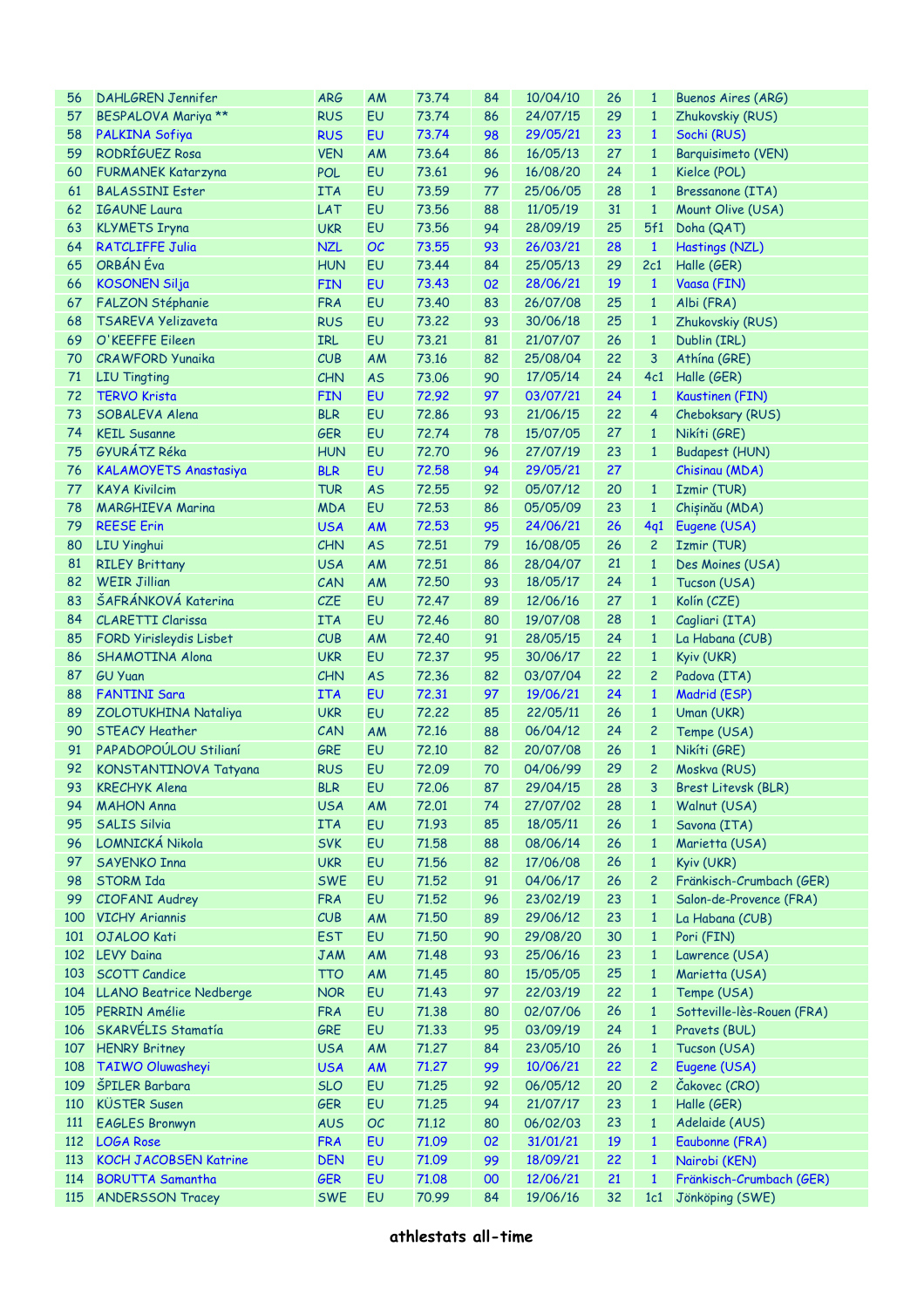| 116 | <b>PAESLER Carolin</b>              | <b>GER</b> | EU        | 70.99 | 90 | 09/08/20 | 30 | $\mathbf{1}$    | Braunschweig (GER)            |
|-----|-------------------------------------|------------|-----------|-------|----|----------|----|-----------------|-------------------------------|
| 117 | <b>WOITHA Charlene</b>              | <b>GER</b> | EU        | 70.98 | 93 | 24/06/16 | 23 | $\mathbf{1}$    | Zeulenroda (GER)              |
| 118 | <b>BAXTER Aubrey</b>                | <b>USA</b> | AM        | 70.90 | 85 | 27/05/12 | 27 | 1c2             | San Mateo (USA)               |
| 119 | <b>WILSON Lisa</b>                  | <b>USA</b> | <b>AM</b> | 70.90 | 88 | 26/06/21 | 33 | 5               | Eugene (USA)                  |
| 120 | <b>DIVOS Katalin</b>                | <b>HUN</b> | EU        | 70.79 | 74 | 18/05/01 | 27 | $\overline{c}$  | Doha (QAT)                    |
| 121 | SEDYKH Alexia                       | <b>FRA</b> | EU        | 70.77 | 93 | 27/06/15 | 22 | $\mathbf{1}$    | Amiens (FRA)                  |
|     | 122 SUDAK-TORUN Sviatlana           | <b>TUR</b> | <b>AS</b> | 70.74 | 71 | 27/07/08 | 37 | $\overline{c}$  | Stayki (BLR)                  |
| 123 | <b>BUNJES Andrea</b>                | <b>GER</b> | EU        | 70.73 | 76 | 23/08/04 | 28 | 3q1             | Athina (GRE)                  |
|     | 124 PAPAYEORYÍOU Alexándra          | GRE        | EU        | 70.73 | 80 | 01/08/09 | 29 | $\mathbf{1}$    | Thessaloníki (GRE)            |
| 125 | <b>BILLETT Brooke</b>               | <b>AUS</b> | <b>OC</b> | 70.72 | 80 | 05/02/06 | 26 | $\mathbf{1}$    | Sydney (AUS)                  |
| 126 | <b>ZHAO Wei</b>                     | CHN        | <b>AS</b> | 70.67 | 79 | 05/04/03 | 24 | $\mathbf{1}$    | Nanning (CHN)                 |
| 127 | <b>REDONDO Laura</b>                | <b>ESP</b> | EU        | 70.66 | 88 | 13/06/21 | 33 | $\mathbf{1}$    | La Nucia (ESP)                |
| 128 | <b>SMITH Loree</b>                  | <b>USA</b> | AM        | 70.64 | 82 | 23/05/09 | 27 | $\mathbf{1}$    | Tucson (USA)                  |
| 129 | <b>HAAPANEN Amy</b>                 | <b>USA</b> | AM        | 70.63 | 84 | 21/06/12 | 28 | $\overline{4}$  | <b>Beaverton (USA)</b>        |
| 130 | <b>ELLERBE Dawn</b>                 | <b>USA</b> | AM        | 70.62 | 74 | 28/04/01 | 27 | 1c <sub>3</sub> | Philadelphia (USA)            |
| 131 | <b>BOMAN Lara</b>                   | <b>USA</b> | <b>AM</b> | 70.60 | 96 | 01/05/21 | 25 |                 | Wayne State Chall (USA)       |
|     | 132 HULLEY Alexandra                | <b>AUS</b> | <b>OC</b> | 70.55 | 97 | 22/02/20 | 23 | $\mathbf{1}$    | Sydney (AUS)                  |
|     | 133 CASTELLS Berta                  | <b>ESP</b> | <b>EU</b> | 70.52 | 84 | 16/06/16 | 32 | $\mathbf{1}$    | Manresa (ESP)                 |
|     | 134 LEDVINOVÁ Lenka                 | CZE        | EU        | 70.51 | 85 | 01/05/09 | 24 | $\mathbf{1}$    | Sušice (CZE)                  |
| 135 | <b>GODSEY Keelin</b>                | <b>USA</b> | AM        | 70.48 | 84 | 21/06/12 | 28 | 5               | <b>Beaverton (USA)</b>        |
| 136 | <b>GUEHASEIM Jessika</b>            | <b>FRA</b> | EU        | 70.44 | 89 | 06/06/12 | 23 | $\mathbf{1}$    | Aix-les-Bains (FRA)           |
| 137 | HOLM-SOLBERG Mona Christine         | <b>NOR</b> | <b>EU</b> | 70.43 | 83 | 13/08/11 | 28 | $\mathbf{1}$    | Byrkjelo (NOR)                |
| 138 | <b>RAMSEY Jessica</b>               | <b>USA</b> | AM        | 70.41 | 91 | 23/06/18 | 27 | 5               | Des Moines (USA)              |
| 139 |                                     | <b>POL</b> | EU        | 70.36 | 82 | 13/06/10 | 28 | $\mathbf{1}$    |                               |
| 140 | ZADURA Małgorzata<br>JOYCE Jennifer | CAN        | AM        | 70.35 | 80 | 04/07/09 | 29 | 3               | Lublin (POL)                  |
|     |                                     |            | <b>EU</b> |       |    |          |    |                 | Madrid (ESP)                  |
| 141 | <b>KASTROVA Alina</b>               | <b>BLR</b> |           | 70.31 | 90 | 24/02/12 | 22 | $\overline{c}$  | Minsk (BLR)                   |
| 142 | <b>SMITH Brittany</b>               | <b>USA</b> | AM        | 70.27 | 91 | 03/05/14 | 23 | $\mathbf{1}$    | Normal (USA)                  |
| 143 | <b>KRÁLOVÁ Tereza</b>               | CZE        | EU        | 70.21 | 89 | 18/05/13 | 24 | $\mathbf{1}$    | Kladno (CZE)                  |
| 144 | PAULIUKOUSKAYA Nadzeya              | <b>BLR</b> | EU        | 70.19 | 85 | 07/06/08 | 23 | 6               | Stayki (BLR)                  |
| 145 | <b>HUANG Weilu</b>                  | <b>CHN</b> | <b>AS</b> | 70.16 | 99 | 20/09/21 | 22 | 4               | Xi'an (CHN)                   |
| 146 | XU Xinying                          | <b>CHN</b> | <b>AS</b> | 70.15 | 97 | 20/09/21 | 24 | 5               | Xi'an (CHN)                   |
| 147 | GAVRILOVIC Sanja                    | CRO        | EU        | 70.07 | 82 | 22/07/08 | 26 | $\mathbf{1}$    | Ljubljana (SLO)               |
| 148 | <b>CASSULO Chelsea</b>              | <b>USA</b> | AM        | 70.07 | 90 | 23/05/13 | 23 | 1c3             | Austin (USA)                  |
| 149 | POLYAKOVA Natalya                   | <b>RUS</b> | <b>EU</b> | 70.04 | 90 | 17/07/14 | 24 | $\overline{c}$  | Moskva (RUS)                  |
|     | 150 FLUKER Autavia                  | <b>USA</b> | <b>AM</b> | 70.02 |    | 27/05/21 |    | 1q1             | Jacksonville (USA)            |
| 151 | <b>PETERSSON Marinda</b>            | <b>SWE</b> | EU        | 70.01 | 95 | 20/05/17 | 22 | 4               | Halle (GER)                   |
|     | 152 WARNER Heavin                   | <b>USA</b> | AM        | 69.98 | 93 | 02/06/18 | 25 | $\overline{c}$  | Chicago (USA)                 |
|     | 153 GUBKINA Lyudmila                | <b>BLR</b> | EU        | 69.92 | 72 | 19/08/00 |    |                 | 28 1 Stayki (BLR)             |
|     | 154 STERCKENDRIES Vanessa           | <b>BEL</b> | EU        | 69.91 | 95 | 23/08/20 | 25 | $\mathbf{1}$    | Leverkusen (GER)              |
| 155 | <b>HART Bethany</b>                 | <b>USA</b> | AM        | 69.89 | 77 | 20/06/08 | 31 | $\mathbf{1}$    | West Point (USA)              |
| 156 | <b>OLATOYE Oyesade</b>              | <b>NGR</b> | <b>AF</b> | 69.89 | 97 | 30/04/21 | 24 | $\mathbf{1}$    | Columbus (USA)                |
| 157 | <b>OREL Anna Maria</b>              | <b>EST</b> | EU        | 69.85 | 96 | 27/04/19 | 23 | $\mathbf{1}$    | Split (CRO)                   |
| 158 | <b>MORENO Johana</b>                | COL        | AM        | 69.80 | 85 | 28/03/09 | 24 | $\mathbf{1}$    | Santa Fé (USA)                |
| 159 | <b>VASALLO Aldenay</b>              | CUB        | AM        | 69.72 | 77 | 21/06/03 | 26 | $\mathbf{1}$    | La Habana (CUB)               |
| 160 | <b>PLEGER Brooke</b>                | <b>USA</b> | AM        | 69.72 | 92 | 14/05/15 | 23 | 1c2             | Muncie (USA)                  |
| 161 | SÉNÉ Amy                            | <b>SEN</b> | AF        | 69.70 | 86 | 25/05/14 | 28 | 3               | Forbach (FRA)                 |
|     | 162 GARCÍA Mariana                  | CHI        | AM        | 69.70 | 99 | 20/05/21 | 22 | $\mathbf{1}$    | Temuco (CHI)                  |
| 163 | <b>STRÖMMER Mia</b>                 | <b>FIN</b> | EU        | 69.63 | 74 | 24/03/01 | 27 | $\mathbf{1}$    | Potchefstroom (RSA)           |
| 164 | <b>VOLKOVA Nina</b>                 | <b>RUS</b> | EU        | 69.61 | 84 | 11/02/15 | 31 | 3               | Adler (RUS)                   |
| 165 | <b>SAINTE LUCE Camille</b>          | <b>FRA</b> | EU        | 69.60 | 96 | 27/06/18 | 22 | 3               | Tarragona (ESP)               |
| 166 | KORPELA Merja                       | <b>FIN</b> | EU        | 69.56 | 81 | 10/07/09 | 28 | 4               | Beograd (SRB)                 |
| 167 | SILVA Vânia                         | POR        | EU        | 69.55 | 80 | 29/05/11 | 31 | $\mathbf{1}$    | Vila Real de S. António (POR) |
| 168 | <b>SMITH Crystal</b>                | CAN        | AM        | 69.50 | 81 | 06/08/11 | 30 | $\overline{c}$  | Kamloops (CAN)                |
| 169 | KAŇUCHOVÁ Veronika                  | <b>SVK</b> | EU        | 69.48 | 93 | 22/04/16 | 23 | $\mathbf{1}$    | Gainesville (USA)             |
| 170 | KOŽUL Anamari                       | CRO        | EU        | 69.44 | 96 | 04/05/19 | 23 | $\mathbf{1}$    | Zagreb (CRO)                  |
| 171 | <b>MAYHO Jessica</b>                | GBR        | EU        | 69.44 | 93 | 12/08/21 | 28 | $\mathbf{1}$    | Hull (GBR)                    |
| 172 | SHIPPEE Jillian                     | <b>USA</b> | AM        | 69.42 | 99 | 10/06/21 | 22 | 3               | Eugene (USA)                  |
| 173 | WANG Lu                             | CHN        | <b>AS</b> | 69.39 | 91 | 27/04/13 | 22 | $\mathbf{1}$    | Zhaoqing (CHN)                |
| 174 | HAO Shuai                           | CHN        | <b>AS</b> | 69.37 | 87 | 19/08/11 | 24 | 4               | Shenzhen (CHN)                |
| 175 | JI Li                               | <b>CHN</b> | <b>AS</b> | 69.32 | 00 | 20/09/21 | 20 | 6               | Xi'an (CHN)                   |
|     |                                     |            |           |       |    |          |    |                 |                               |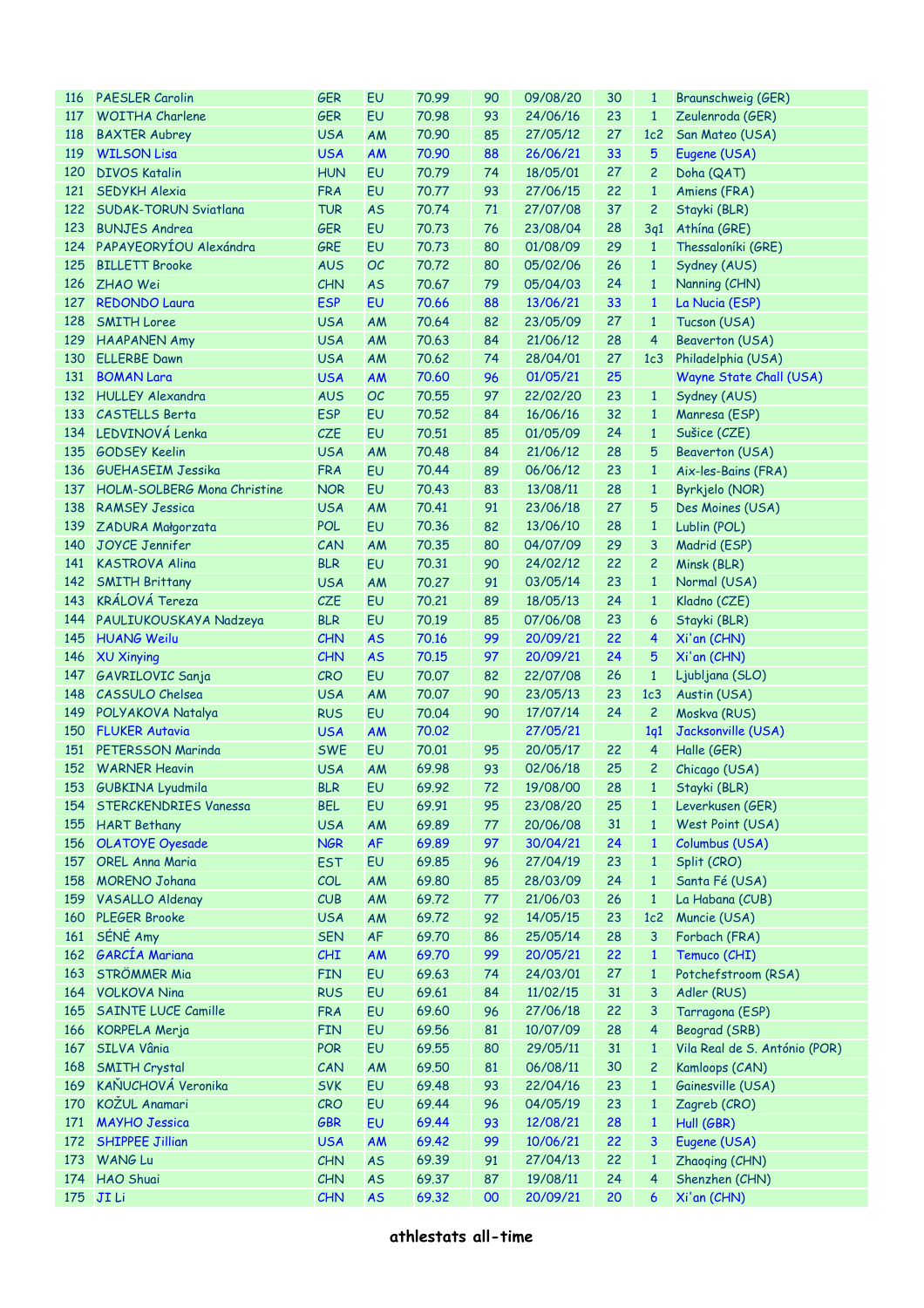| 176 | THEODOROU Paraskevi             | <b>CYP</b> | EU        | 69.29 | 86 | 17/05/09 | 23 | $\mathbf{1}$    | Trípoli (GRE)               |
|-----|---------------------------------|------------|-----------|-------|----|----------|----|-----------------|-----------------------------|
| 177 | <b>MÜNCHOW Kirsten</b>          | <b>GER</b> | <b>EU</b> | 69.28 | 77 | 29/09/00 | 23 | 3               | Sydney (AUS)                |
| 178 | KITA Katarzyna                  | POL        | <b>EU</b> | 69.27 | 84 | 01/07/07 | 23 | $\overline{c}$  | Poznań (POL)                |
| 179 | <b>YUSH Kristal</b>             | <b>USA</b> | AM        | 69.26 | 82 | 02/06/07 | 25 |                 | 2c2 Provo (USA)             |
| 180 | <b>MISIPEKA Lisa</b>            | <b>ASA</b> | OC        | 69.24 | 75 | 08/06/03 | 28 | $\mathbf{1}$    | Burnaby (CAN)               |
| 181 | DAVYDOVA Alla                   | <b>RUS</b> | <b>EU</b> | 69.17 | 66 | 24/05/03 | 37 | $\mathbf{1}$    | Valencia (VEN)              |
|     | 182 PÖYRY Sini                  | <b>FIN</b> | <b>EU</b> | 69.16 | 80 | 01/07/04 | 24 | $\mathbf{1}$    | Kaustinen (FIN)             |
| 183 | <b>NILSSON Cecilia</b>          | <b>SWE</b> | <b>EU</b> | 69.09 | 79 | 24/05/08 | 29 |                 | 6c1 Halle (GER)             |
|     | 184 LARSSON Eleni               | <b>SWE</b> | <b>EU</b> | 69.04 | 93 | 13/06/21 | 28 | $\mathbf{1}$    | Västerås (SWE)              |
|     | 185 LYSENKO Alena               | <b>RUS</b> | <b>EU</b> | 69.01 | 88 | 29/05/14 | 26 | 4               | Sochi (RUS)                 |
| 186 | <b>MEDINA Ayamey</b>            | CUB        | AM        | 68.98 | 98 | 27/05/16 | 18 |                 | 2c2 La Habana (CUB)         |
| 187 | <b>HOLT Sarah</b>               | <b>GBR</b> | <b>EU</b> | 68.97 | 87 | 25/07/15 | 28 | $\mathbf{1}$    | Nové Mesto nad Metují (CZE) |
| 188 | NILLES Maddie                   | <b>USA</b> | <b>AM</b> | 68.95 | 97 | 30/04/21 | 24 | 2               | Lawrence (USA)              |
| 189 | <b>SHAW Lorraine</b>            | <b>GBR</b> | EU        | 68.93 | 68 | 08/06/03 | 35 | $\mathbf{1}$    | Loughborough (GBR)          |
|     | 190 LEATHERMAN Jen              | <b>USA</b> | AM        | 68.93 | 83 | 02/06/07 | 24 |                 | 3c2 Provo (USA)             |
| 191 | <b>AHLBERG Grete</b>            | <b>SWE</b> | <b>EU</b> | 68.91 | 98 | 08/03/21 | 23 | $\mathbf{1}$    | Falun (SWE)                 |
|     | 192 SIMPSON-SULLIVAN Tara       | GBR        | <b>EU</b> | 68.91 | 00 | 24/04/21 | 21 | 2               | Houston (USA)               |
|     |                                 |            |           |       |    |          |    | $\overline{c}$  |                             |
| 193 | <b>SMITH Kristin</b>            | <b>USA</b> | AM        | 68.90 | 87 | 11/07/15 | 28 |                 | Naperville                  |
|     | 194 LARGE Stevi                 | <b>USA</b> | AM        | 68.88 | 86 | 23/05/10 | 24 | 2               | Tucson (USA)                |
| 195 | <b>SMIECH Aleksandra</b>        | POL        | <b>EU</b> | 68.86 | 97 | 27/07/19 | 22 | 5               | Stalowa Wola (POL)          |
|     | 196 OGUNRINDE Temi              | <b>NGR</b> | <b>AF</b> | 68.85 | 96 | 06/06/19 | 23 | 5               | Austin (USA)                |
| 197 | JESCHELNIG Jackie               | <b>USA</b> | AM        | 68.83 | 79 | 03/04/04 | 25 | $\mathbf{1}$    | Columbus (USA)              |
| 198 | <b>LINNA Inga</b>               | <b>FIN</b> | <b>EU</b> | 68.79 | 95 | 29/07/18 | 23 | $\mathbf{1}$    | Helsinki (FIN)              |
| 199 | <b>KOSKINEN Suvi</b>            | <b>FIN</b> | <b>EU</b> | 68.65 | 97 | 15/05/21 | 24 | 3               | Kankaanpää (FIN)            |
| 200 | <b>DERHAM Zoe</b>               | <b>GBR</b> | <b>EU</b> | 68.63 | 80 | 17/07/08 | 28 | $\mathbf{1}$    | Loughborough (GBR)          |
|     | 201 ALNIAÇIK Ayşegül            | <b>TUR</b> | <b>AS</b> | 68.63 | 87 | 03/05/13 | 26 | $\mathbf{1}$    | Tokat                       |
|     | 202 FERTIG Fruzsina             | <b>HUN</b> | <b>EU</b> | 68.62 | 93 | 07/06/15 | 22 | $\mathbf{1}$    | Veszprém (HUN)              |
| 203 | <b>VERESS Sarah</b>             | <b>USA</b> | AM        | 68.60 | 83 | 05/07/08 | 25 | 3               | Eugene (USA)                |
| 204 | <b>BAMBARA Laëtitia</b>         | <b>BUR</b> | <b>AF</b> | 68.59 | 84 | 18/07/16 | 32 | 3               | Sotteville-lès-Rouen (FRA)  |
| 205 | <b>YAN Ni</b>                   | CHN        | <b>AS</b> | 68.56 | 93 | 15/04/16 | 23 | 2               | Shaoxing (CHN)              |
| 206 | <b>HARBIN Ashley</b>            | <b>USA</b> | AM        | 68.53 | 86 | 16/05/13 | 27 | 5               | Tucson (USA)                |
|     | 207 HUSSEIN Marwa               | EGY        | <b>AF</b> | 68.48 | 78 | 18/02/05 | 27 | $\mathbf{1}$    | Al-Qâhirah (EGY)            |
|     | 208 WIECKEN Bianca              | <b>GER</b> | <b>EU</b> | 68.40 | 81 | 25/09/99 | 18 | $\mathbf{1}$    | Dortmund (GER)              |
|     | 209 UZUNBILEK Zeliha            | <b>TUR</b> | <b>AS</b> | 68.38 | 91 | 13/05/18 | 27 | $\mathbf{1}$    | Mersin (TUR)                |
|     | 210 HABAZIN Dorotea             | CRO        | <b>EU</b> | 68.36 | 88 | 23/04/11 | 23 | $\mathbf{1}$    | Durham (USA)                |
| 211 | REZANOVA Maryna                 | <b>UKR</b> | <b>EU</b> | 68.35 | 74 | 12/06/04 | 30 | $\overline{c}$  | Kyiv (UKR)                  |
|     | 212 MARCELINO Mariana Grasielly | <b>BRA</b> | <b>AM</b> | 68.35 | 92 | 23/06/21 | 29 | $\mathbf{1}$    | Bragança Paulista (BRA)     |
|     | 213 PRESSLEY Jessica            | <b>USA</b> | AM        | 68.31 | 84 | 03/05/08 | 24 |                 | 1 Tucson (USA)              |
|     | 214 PALMER Amy                  | <b>USA</b> | AM        | 68.28 | 75 | 29/04/00 | 25 | 2c <sub>3</sub> | Philadelphia (USA)          |
|     | 215 ZAKKOUR Soukaina            | <b>MAR</b> | <b>AF</b> | 68.28 | 93 | 02/08/18 | 25 | $\mathbf{1}$    | Asaba (NGR)                 |
| 216 | TSAMOGLOU Evdokía               | GRE        | EU        | 68.12 | 78 | 01/08/03 | 25 | 3               | Nikíti (GRE)                |
| 217 | <b>ASHE Shelby</b>              | <b>USA</b> | AM        | 68.12 | 93 | 16/06/12 | 19 | $\mathbf{1}$    | <b>Bloomington (USA)</b>    |
| 218 | <b>YANG Meiping</b>             | CHN        | <b>AS</b> | 68.09 | 85 | 17/10/05 | 20 | 3               | Nanjing (CHN)               |
|     | 219 LUSHCHENKO Aleksandra       | <b>RUS</b> | EU        | 68.09 | 87 | 28/05/11 | 24 | $\mathbf{1}$    | Bryansk (RUS)               |
|     | 220 OZORAI Jenny                | <b>HUN</b> | <b>EU</b> | 68.08 | 90 | 09/03/12 | 22 | 1c <sub>4</sub> | Fullerton (USA)             |
|     | 221 DENDINGER Michaela          | <b>USA</b> | AM        | 68.08 | 95 | 13/07/19 | 24 | $\mathbf{1}$    | Vermillion (USA)            |
|     | 222 DURAN Alina                 | <b>USA</b> | AM        | 68.07 | 90 | 09/06/19 | 29 | $\mathbf{1}$    | Piscataway (USA)            |
|     | 223 EZEH Florence               | <b>FRA</b> | EU        | 68.03 | 77 | 09/08/02 | 25 | 4               | München (GER)               |
|     | 224 BUSH Taylor                 | <b>USA</b> | AM        | 68.02 | 89 | 12/04/14 | 25 | $\mathbf{1}$    | Tucson (USA)                |
| 225 | KISELYOVA Yelena                | <b>RUS</b> | <b>EU</b> | 68.01 | 79 | 15/06/08 | 29 | 2               | Zhukovskiy (RUS)            |
| 226 | <b>TARASOVA Zlata</b>           | <b>RUS</b> | EU        | 68,00 | 86 | 19/02/13 | 27 | 5               |                             |
|     |                                 |            |           |       |    |          |    |                 | Adler (RUS)                 |
| 227 | POGROSZEWSKA Agnieszka          | POL        | EU        | 67.98 | 77 | 08/06/01 | 24 | 2               | Poznań (POL)                |
| 228 | <b>MATHES Simone</b>            | GER        | <b>EU</b> | 67.97 | 75 | 31/05/04 | 29 | 3c1             | Fränkisch-Crumbach (GER)    |
| 229 | <b>SOSIMENKO Debbie</b>         | <b>AUS</b> | OC        | 67.95 | 74 | 29/09/00 | 26 | 5               | Sydney (AUS)                |
| 230 | <b>DETLOFF Molli</b>            | <b>USA</b> | AM        | 67.94 | 96 | 06/06/19 | 23 | 6               | Austin (USA)                |
| 231 | <b>VRBENSKA Lucie</b>           | CZE        | EU        | 67.86 | 77 | 13/07/03 | 26 | $\mathbf{1}$    | Olomouc (CZE)               |
| 232 | <b>DERVENI</b> Evaggelía        | GRE        | <b>EU</b> | 67.85 | 80 | 30/05/04 | 24 | $\mathbf{1}$    | Iráklio (GRE)               |
|     | 233 STANCIU Ana Adela           | <b>ROU</b> | <b>EU</b> | 67.82 | 00 | 24/07/20 | 20 |                 | București (ROU)             |
| 234 | <b>SIMMONS Whitney</b>          | <b>USA</b> | AM        | 67.82 |    | 26/06/21 |    | 8               | Eugene (USA)                |
| 235 | <b>TARASYUK Larisa</b>          | <b>RUS</b> | EU        | 67.79 | 70 | 12/06/04 | 34 | $\mathbf{1}$    | Moskva (RUS)                |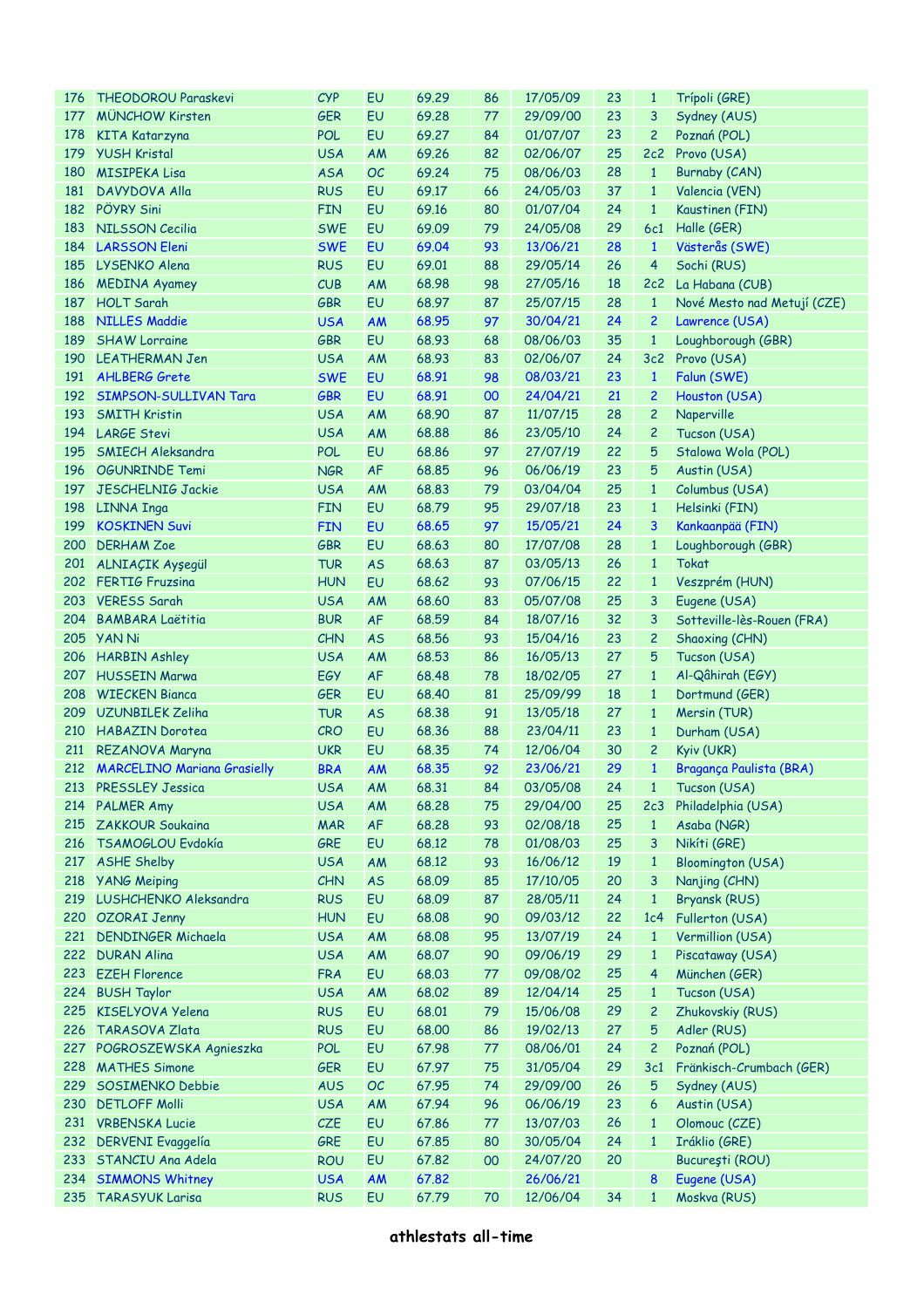|     | 236 LIAO Xiaoyan               | CHN        | <b>AS</b> | 67.78 | 87 | 18/05/07 | 20 | 3               | Zhaoqing (CHN)               |
|-----|--------------------------------|------------|-----------|-------|----|----------|----|-----------------|------------------------------|
| 237 | <b>MUROFUSHI Yuka</b>          | <b>JPN</b> | <b>AS</b> | 67.77 | 77 | 01/08/04 | 27 | $\mathbf{1}$    | Fujiyoshida (JPN)            |
| 238 | <b>KLESHCHEVNIKOVA Yana</b>    | <b>RUS</b> | EU        | 67.67 | 88 | 08/06/12 | 24 | $\overline{c}$  | Bryansk (RUS)                |
| 239 | <b>COONS</b> Leslie            | <b>USA</b> | AM        | 67.66 | 73 | 08/03/08 | 35 | $\overline{c}$  | Fullerton (USA)              |
| 240 | LU Tingting                    | <b>CHN</b> | <b>AS</b> | 67.65 | 98 | 02/06/18 | 20 | $\overline{c}$  | Berlin (GER)                 |
| 241 | <b>TSIKVADZE Nino</b>          | <b>GEO</b> | <b>AS</b> | 67.62 | 99 | 29/05/21 | 22 | $\mathbf{1}$    | Tbilisi (GEO)                |
|     | 242 MYERSCOUGH Melissa         | <b>USA</b> | AM        | 67.59 | 79 | 03/05/03 | 24 | $\mathbf{1}$    | Lincoln (USA)                |
| 243 | <b>GAVIRIA Mayra Alexandra</b> | COL        | AM        | 67.59 | 97 | 26/03/21 | 24 | $\mathbf{1}$    | Concepción del Uruguay (ARG) |
|     | 244 WEBB Shirley               | <b>GBR</b> | <b>EU</b> | 67.58 | 81 | 16/07/05 | 24 | $\mathbf{1}$    | Loughborough (GBR)           |
| 245 | <b>STUART Lauren</b>           | CAN        | AM        | 67.56 | 91 | 11/04/15 | 24 | 1c <sub>4</sub> | Tempe (USA)                  |
| 246 | <b>GERGELICS Cintia</b>        | <b>HUN</b> | <b>EU</b> | 67.55 | 91 | 29/04/17 | 26 | $\overline{c}$  | Szombathely (HUN)            |
| 247 |                                | <b>BLR</b> | EU        | 67.54 | 02 | 29/04/21 | 19 | $\mathbf{1}$    |                              |
|     | <b>BUKEL Maryola</b>           |            |           |       |    |          |    |                 | <b>Brest Litevsk (BLR)</b>   |
| 248 | NEIGHBOUR Gabrielle            | <b>AUS</b> | <b>OC</b> | 67.53 | 83 | 01/04/12 | 29 | $\mathbf{1}$    | Melbourne (AUS)              |
| 249 | <b>TUDJA Júlia</b>             | <b>HUN</b> | <b>EU</b> | 67.52 | 79 | 18/04/04 | 25 | 4c <sub>3</sub> | Walnut (USA)                 |
| 250 | ZHAO Jie                       | <b>CHN</b> | <b>AS</b> | 67.52 | 02 | 02/04/21 | 19 | 1f2             | Chengdu (CHN)                |
| 251 | <b>DESPAIGNE Elianne</b>       | CUB        | AM        | 67.47 | 97 | 02/03/19 | 22 | $\mathbf{1}$    | La Habana (CUB)              |
|     | 252 RÓZANSKA Ewa               | <b>POL</b> | <b>EU</b> | 67.46 | 00 | 08/05/21 | 21 | 1f2             | Split (CRO)                  |
| 253 | Di MARCO Karyne                | <b>AUS</b> | <b>OC</b> | 67.44 | 78 | 20/03/04 | 26 | $\overline{c}$  | Adelaide (AUS)               |
| 254 | <b>TOTH Georgina</b>           | CMR        | <b>AF</b> | 67.42 | 82 | 18/07/08 | 26 | $\mathbf{1}$    | Flagstaff (USA)              |
| 255 | <b>ZIHLMANN Nicole</b>         | SUI        | <b>EU</b> | 67.42 | 86 | 09/07/18 | 32 | $\overline{c}$  | Luzern (SUI)                 |
|     | 256 CLUNIS Nayoka              | <b>JAM</b> | <b>AM</b> | 67.40 | 95 | 10/06/21 | 26 | 8               | Eugene (USA)                 |
| 257 | SOBIERAJSKA Malwina            | POL        | <b>EU</b> | 67.38 | 85 | 17/05/08 | 23 | $\mathbf{1}$    | Białystok (POL)              |
| 258 | <b>MARTÍNEZ Yaritza</b>        | CUB        | AM        | 67.37 | 00 | 08/06/19 | 19 | $\mathbf{1}$    | La Habana (CUB)              |
| 259 | <b>MINDERLER Marissa</b>       | <b>USA</b> | AM        | 67.35 | 89 | 12/05/12 | 23 | $\mathbf{1}$    | Eugene (USA)                 |
| 260 | <b>PALMIERI Elisa</b>          | <b>ITA</b> | <b>EU</b> | 67.33 | 83 | 25/06/11 | 28 | $\overline{c}$  | Torino (ITA)                 |
|     | 261 HOLDA Viktoriia            | <b>UKR</b> | <b>EU</b> | 67.33 | 97 | 21/04/16 | 19 | $\mathbf{1}$    | Kirovohrad (UKR)             |
|     | 262 CHILIQUINGA Valeria        | ECU        | AM        | 67.32 | 91 | 04/05/19 | 27 | $\mathbf{1}$    | Vila Nova de Cerveira (POR)  |
|     | 263 ZHAO Fan                   | <b>CHN</b> | <b>AS</b> | 67.32 | 97 | 02/04/21 | 24 | 6f1             | Chengdu (CHN)                |
| 264 | <b>BOUMKWO Jolien</b>          | <b>BEL</b> | <b>EU</b> | 67.30 | 93 | 26/06/16 | 23 | $\mathbf{1}$    | <b>Bruxelles (BEL)</b>       |
| 265 | <b>HINCHCLIFFE Brittany</b>    | <b>USA</b> | AM        | 67.27 | 82 | 24/05/08 | 26 | 3               | Tucson (USA)                 |
|     | 266 ZHOU Mengyuan              | CHN        | <b>AS</b> | 67.27 | 99 | 02/04/21 | 22 | 7f1             | Chengdu (CHN)                |
| 267 | <b>PRIEMER Manuela</b>         | <b>GER</b> | <b>EU</b> | 67.26 | 78 | 04/06/03 | 25 | 3               | Cottbus (GER)                |
| 268 | AYA Masumi                     | <b>JPN</b> | <b>AS</b> | 67.26 | 80 | 19/08/06 | 26 | $\mathbf{1}$    | Toyama (JPN)                 |
| 269 | <b>MOTON Jamine</b>            | <b>USA</b> | AM        | 67.21 | 78 | 29/05/02 | 24 | $\mathbf{1}$    | Baton Rouge (USA)            |
| 270 | <b>WALDET Olivia</b>           | <b>FRA</b> | <b>EU</b> | 67,20 | 84 | 26/07/08 | 24 | 4               |                              |
| 271 | SKYPALOVÁ Katerina             |            | <b>EU</b> |       |    |          |    |                 | Albi (FRA)                   |
|     |                                | CZE        |           | 67.20 | 99 | 02/09/17 | 18 | $\mathbf{1}$    | Praha (CZE)                  |
|     | 272 BERG Josefin               | <b>SWE</b> | EU        | 67.18 | 85 | 29/03/13 | 28 | $\mathbf{1}$    | Torsby (SWE)                 |
|     | 273 BORODULINA Anastasiya      | <b>RUS</b> | EU        | 67.17 | 98 | 25/02/20 | 22 | 3               | Sochi (RUS)                  |
|     | 274 ROBBINS Emma               | <b>USA</b> | AM        | 67.17 |    | 14/05/21 |    | $\mathbf{1}$    | <b>College Station (USA)</b> |
| 275 | <b>ALVES Sónia</b>             | POR        | EU        | 67.14 | 79 | 20/03/04 | 25 | $\mathbf{1}$    | Quinta do Anjo (POR)         |
| 276 | <b>PEDRARES Dolores</b>        | <b>ESP</b> | EU        | 67.14 | 73 | 26/06/04 | 31 | $\mathbf{1}$    | Valladolid (ESP)             |
| 277 | <b>AYMAN IBRAHIM Rawan</b>     | EGY        | <b>AF</b> | 67.14 | 01 | 04/04/21 | 20 | $\mathbf{1}$    | El Maadi (EGY)               |
| 278 | <b>BRADLEY Nicole</b>          | <b>NZL</b> | OC        | 67.11 | 92 | 11/01/20 | 28 | $\overline{c}$  | Hamilton (NZL)               |
| 279 | <b>SALMELA Johanna</b>         | <b>FIN</b> | EU        | 67.08 | 90 | 03/09/17 | 27 | 4               | Stockholm (SWE)              |
| 280 | NOSIRSHONOVA Zarina            | <b>UZB</b> | <b>AS</b> | 67.05 | 02 | 29/06/21 | 19 | $\mathbf{1}$    | Tashkent (UZB)               |
|     | 281 IVANENKO Valeriya          | <b>UKR</b> | EU        | 67.04 | 01 | 18/05/19 | 18 | $\mathbf{1}$    | Uman (UKR)                   |
|     | 282 RODHE Megann               | CAN        | AM        | 67.03 | 85 | 16/04/11 | 26 | 6               | Walnut (USA)                 |
| 283 | <b>BUTLER Kaila</b>            | CAN        | <b>AM</b> | 67.01 | 98 | 10/06/21 | 23 | 9               | Eugene (USA)                 |
|     | 284 KACZMAREK Marika           | POL        | EU        | 66.99 | 96 | 16/08/20 | 24 | $\overline{c}$  | Kielce (POL)                 |
| 285 | RAZINKOVA Liliya               | <b>UKR</b> | EU        | 66.97 | 85 | 17/04/04 | 19 | $\mathbf{1}$    | Donetsk (UKR)                |
| 286 | <b>GRIFFIN Maureen</b>         | <b>USA</b> | AM        | 66.97 | 80 | 06/05/04 | 24 | $\mathbf{1}$    | Logan (USA)                  |
|     | 287 BELVIT Erica               | <b>USA</b> | AM        | 66.92 | 98 | 24/04/21 | 23 | $\mathbf{1}$    | Storrs (USA)                 |
| 288 | <b>GIBILISCO Laura</b>         | ITA        | EU        | 66.90 | 86 | 05/04/08 | 22 | $\mathbf{1}$    | Siracusa (ITA)               |
|     | 289 NIELSEN Lara               | <b>AUS</b> | OC        | 66.90 | 92 | 26/02/17 | 25 | $\mathbf{1}$    | Sydney (AUS)                 |
| 290 | <b>INGVALDSEN Helene Sofie</b> | <b>NOR</b> | EU        | 66.89 | 96 | 10/04/21 | 25 | $\overline{c}$  | Tucson (USA)                 |
|     | 291 MARTIN Mikaila Alexis      | <b>USA</b> | <b>AM</b> | 66.89 | 97 | 07/05/21 | 24 | $\overline{c}$  | Houston (USA)                |
| 292 | BÁCSKAY Zsófia                 | <b>HUN</b> | EU        | 66.87 | 97 | 08/08/15 | 18 | 3               | Székesfehérvár (HUN)         |
|     | 293 LAZĂR FAZECAS Bianca       | <b>ROU</b> | EU        | 66.87 | 93 | 23/06/18 | 25 | $\mathbf{1}$    | București (ROU)              |
| 294 | KUKLOVÁ Pavla                  | CZE        | EU        | 66.87 |    | 01/07/18 | 22 | $\overline{c}$  |                              |
| 295 |                                |            |           |       | 95 |          |    |                 | Ostrava (CZE)                |
|     | <b>HERNÁNDEZ Yuliet</b>        | CUB        | AM        | 66.86 | 90 | 11/02/10 | 20 | $\overline{c}$  | La Habana (CUB)              |